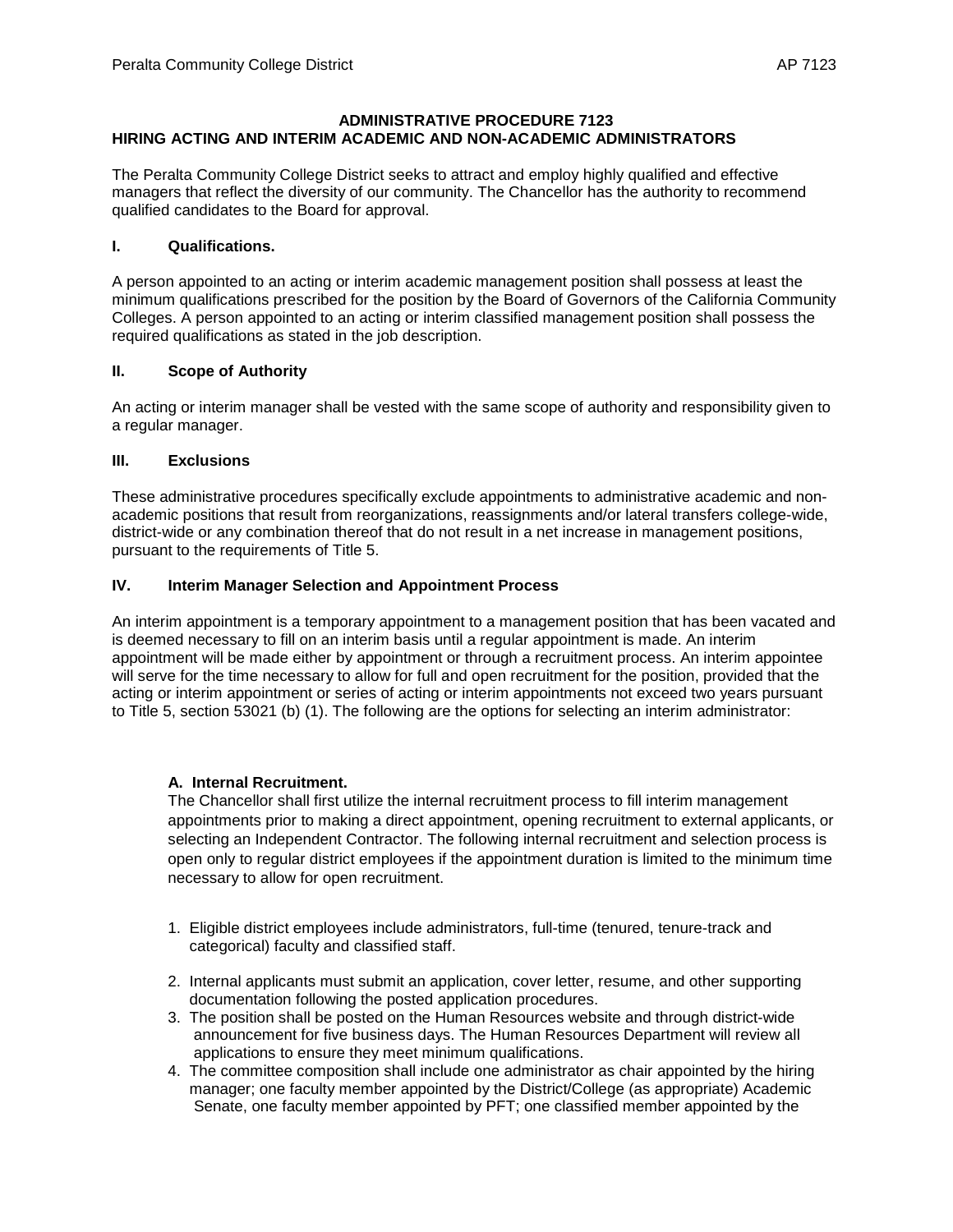District/College (as appropriate) Classified Senate; and one classified member appointed by SEIU Local 1021 and Local 39. If the appointing body fails to appoint a member available for scheduled committee activities within five (5) business days, the hiring manager may instruct the committee to proceed without the member.

- 5. The Selection Committee will interview applicants, and recommend at least two candidates, if possible, to the hiring manager for second level interviews.
- 6. The Chancellor will review the hiring manager's recommendation, and if acceptable, submit it for approval by the Board.
- **B. Direct Appointment**. The Chancellor may make a direct appointment based on the immediate needs of the District and upon the approval of the Board.
- **C. Open Recruitment**. The Chancellor may authorize the following open recruitment and selection process open to all qualified applicants:
- 1. Applicants must submit an application, cover letter, resume, and other documentation following the posted application procedures.
- 2. The Position shall be advertised to the public for ten business days by the Human Resources Department. The Human Resources Department will review all applications to ensure they meet minimum qualifications.
- 3. The selection committee composition shall include one administrator as chair appointed by the hiring manager; one faculty member appointed by the District/College (as appropriate) Academic Senate, one faculty member appointed by PFT; and one classified member appointed jointly by the District/College (as appropriate) Classified Senate, SEIU 1021 and Local 39. If the appointing body fails to appoint a member available for scheduled committee activities within five (5) business days, the hiring manager may instruct the committee to proceed without the member.
- 4. The selection committee will review applications, select at least three, if possible, of the most qualified applicants to interview. The committee will interview candidates, and recommend at least two candidates, if possible, to the hiring manger for second level interviews.
- 5. The Chancellor will review the hiring manager's selection, and if acceptable, recommend approval by the Board.
- **D. Independent Contractor.** In accordance with Title 5, Section 53021(c)(7), a vacant position may be filled on a temporary basis by an individual not employed by the District, who possesses special skills and experience, and is competent to serve in the position, and who satisfies the minimum qualifications for the position as specified in section "I" above. Appointments may be made following an unsuccessful search or based on an urgent requirement, at the discretion of the Chancellor and recommended by the College President or Vice Chancellor, if applicable. Such appointees must serve the District through a professional services contract approved by the Board

## **V. Acting Manager Selection and Appointment Process.**

An acting appointment is a temporary appointment to act as a substitute where the incumbent remains employed in the position but is not available to fulfill the responsibilities due to an emergency, illness, approved leave of absence, administrative leave, or back-filling for an administrator serving in an acting assignment. In such circumstances another employee of the District, or potentially an independent contractor, may serve in an acting capacity for the time necessary to allow the incumbent to resume or vacate the position. The following procedure is applicable:

**A. Duration**. Acting managers will be appointed not to exceed six months, and may be extended depending on the needs of the District, to allow the incumbent to resume or vacate the position.